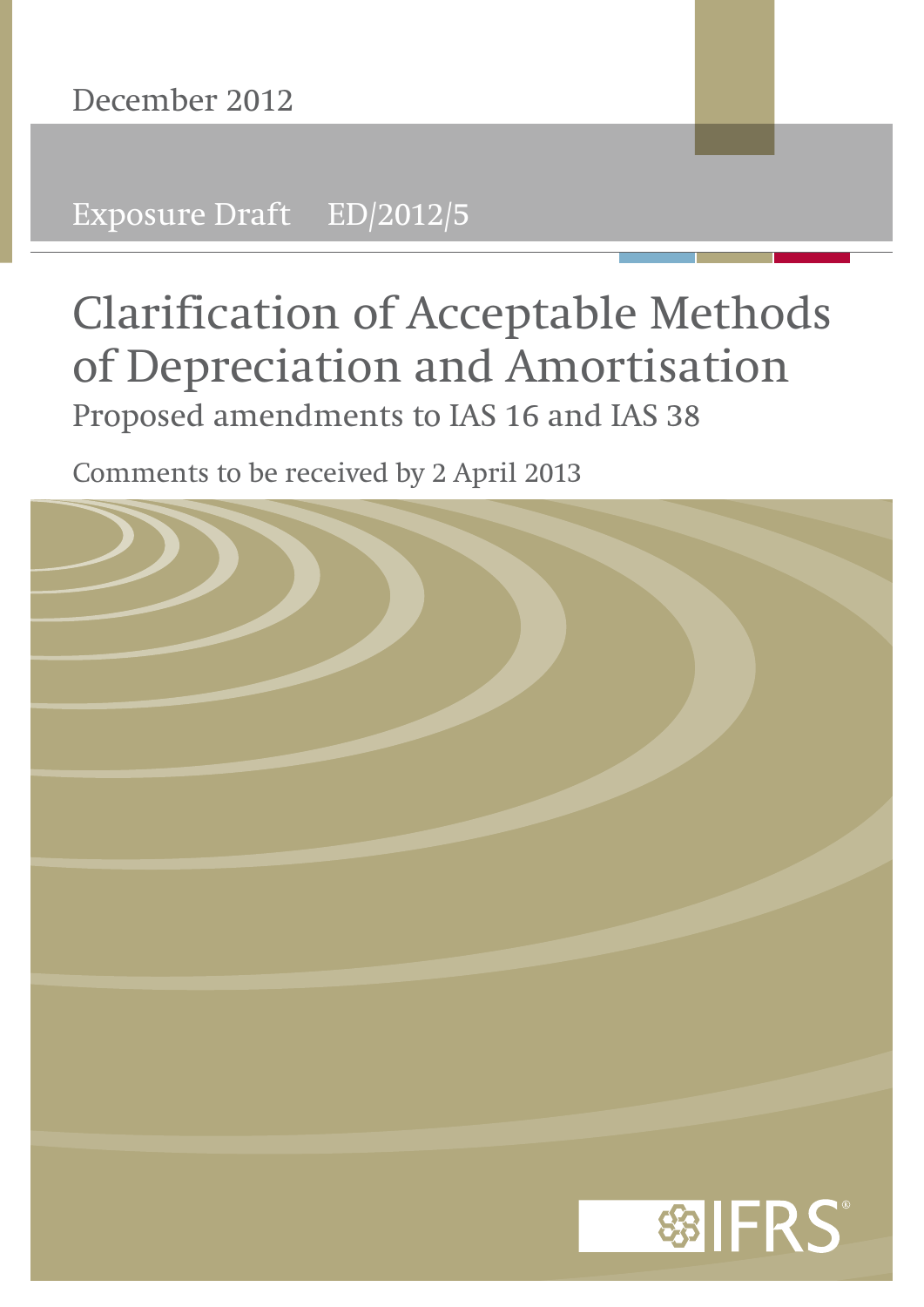# **Clarification of Acceptable Methods of Depreciation and Amortisation (Proposed amendments to IAS 16 and IAS 38)**

*Comments to be received by 2 April 2013*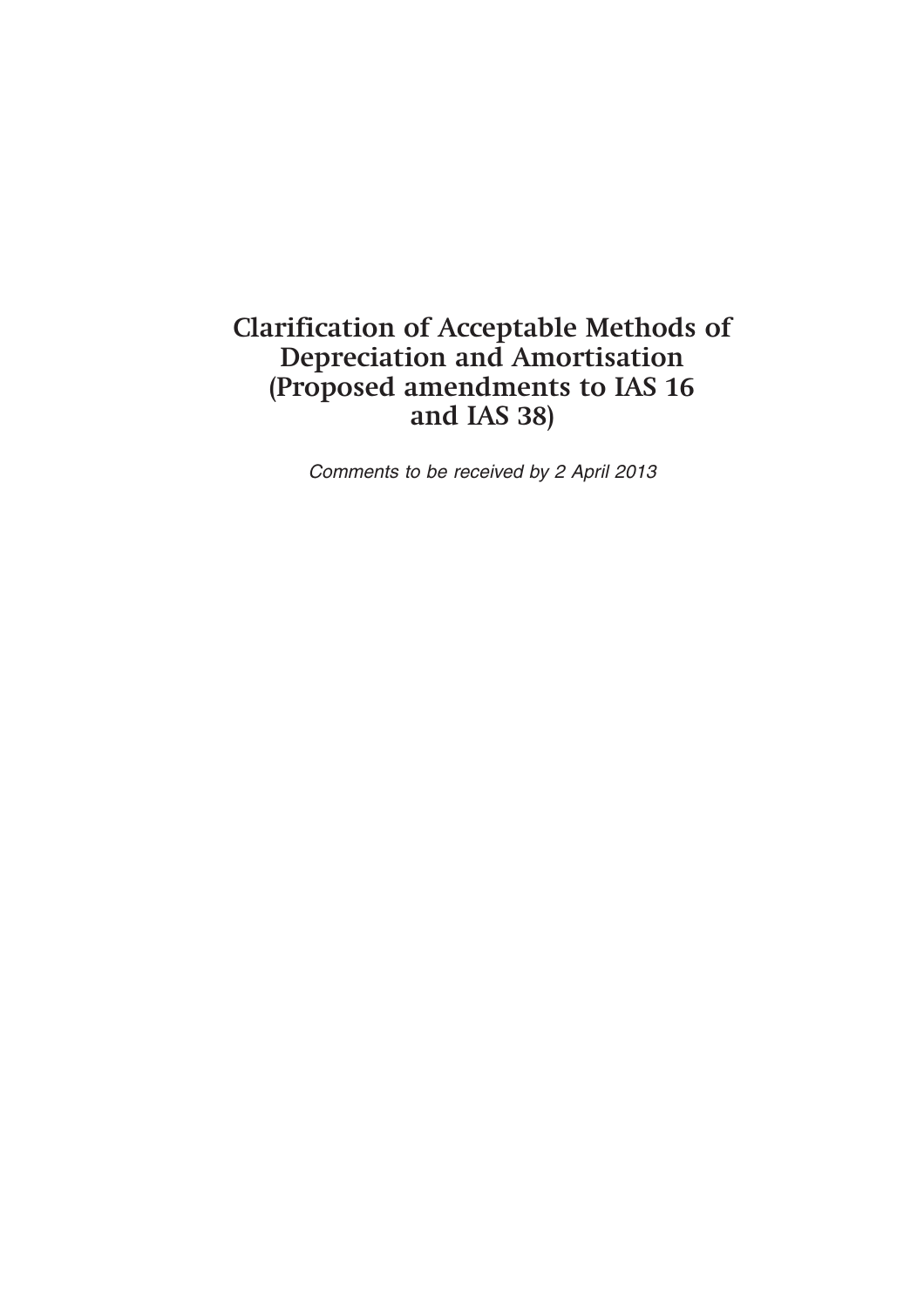Exposure Draft ED/2012/5 *Clarification of Acceptable Methods of Depreciation and Amortisation* (Proposed amendments to IAS 16 and IAS 38) is published by the International Accounting Standards Board (IASB) for comment only. The proposals may be modified in the light of the comments received before being issued in final form as amendments to IFRSs. Comments on the Exposure Draft and the Basis for Conclusions should be submitted in writing so as to be received by **2 April 2013**. Respondents are asked to send their comments electronically to the IASB website (www.ifrs.org), using the 'Comment on a proposal' page.

All responses will be put on the public record unless the respondent requests confidentiality. However, such requests will not normally be granted unless supported by good reason, such as commercial confidence.

The IASB, the IFRS Foundation, the authors and the publishers do not accept responsibility for loss caused to any person who acts or refrains from acting in reliance on the material in this publication, whether such loss is caused by negligence or otherwise.

Copyright © 2012 IFRS Foundation®

#### ISBN: 978-1-907877-74-2

International Financial Reporting Standards (including International Accounting Standards and SIC and IFRIC Interpretations), Exposure Drafts, and other IASB publications are copyright of the IFRS Foundation. The approved text of International Financial Reporting Standards and other IASB publications is that published by the IASB in the English language. Copies may be obtained from the IFRS Foundation. Please address publications and copyright matters to:

IFRS Foundation Publications Department, 1st Floor, 30 Cannon Street, London EC4M 6XH, United Kingdom. Tel: +44 (0)20 7332 2730 Fax: +44 (0)20 7332 2749 Email: publications@ifrs.org Web: www.ifrs.org

All rights reserved. Copies of the draft amendments and the accompanying documents may be made for the purpose of preparing comments to be submitted to the IASB, provided such copies are for personal or intra-organisational use only and are not sold or disseminated and provided each copy acknowledges the IFRS Foundation's copyright and sets out the IASB's address in full. Otherwise, no part of this publication may be translated, reprinted or reproduced or utilised in any form either in whole or in part or by any electronic, mechanical or other means, now known or hereafter invented, including photocopying and recording, or in any information storage and retrieval system, without prior permission in writing from the IFRS Foundation.



The IFRS Foundation logo/the IASB logo/'Hexagon Device', 'IFRS Foundation', 'eIFRS', 'IAS', 'IASB', 'IASC Foundation', 'IASCF', 'IFRS for SMEs', 'IASs', 'IFRIC', 'IFRS', 'IFRSs', 'International Accounting Standards', 'International Financial Reporting Standards' and 'SIC' are Trade Marks of the IFRS Foundation.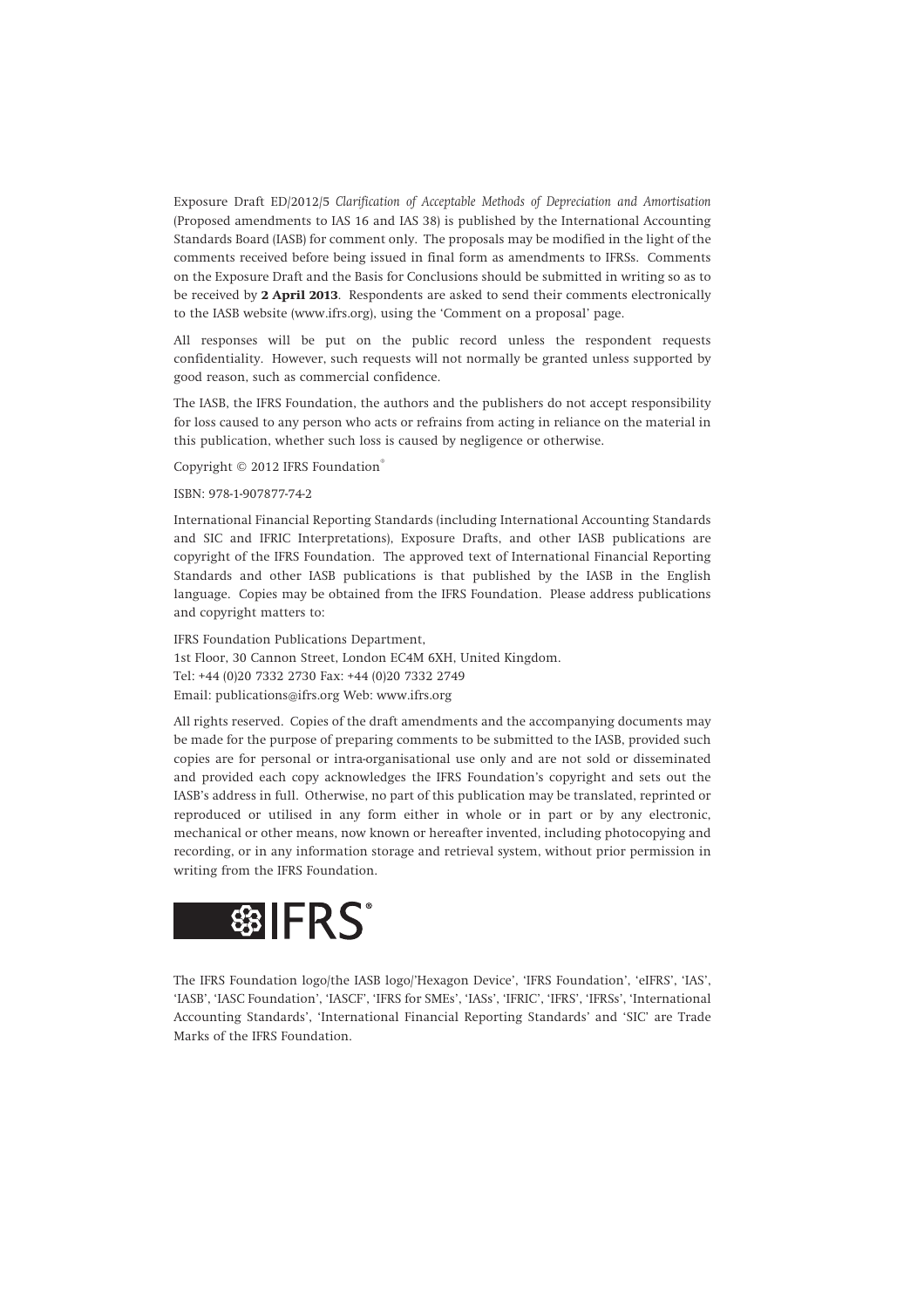## **CONTENTS**

**INTRODUCTION AND INVITATION TO COMMENT**

*from page*

**[DRAFT] AMENDMENTS TO IAS 16** *PROPERTY, PLANT AND EQUIPMENT*

**[DRAFT] AMENDMENTS TO IAS 38** *INTANGIBLE ASSETS*

**[DRAFT] AMENDMENTS TO THE BASIS FOR CONCLUSIONS ON IAS 38** *INTANGIBLE ASSETS*

**[DRAFT] AMENDMENTS TO THE BASIS FOR CONCLUSIONS ON IFRIC 12** *SERVICE CONCESSION ARRANGEMENTS*

**APPROVAL BY THE BOARD OF** *CLARIFICATION OF ACCEPTABLE METHODS OF DEPRECIATION AND AMORTISATION* **(PROPOSED AMENDMENTS TO IAS 16 AND IAS 38) PUBLISHED IN DECEMBER 2012**

**BASIS FOR CONCLUSIONS**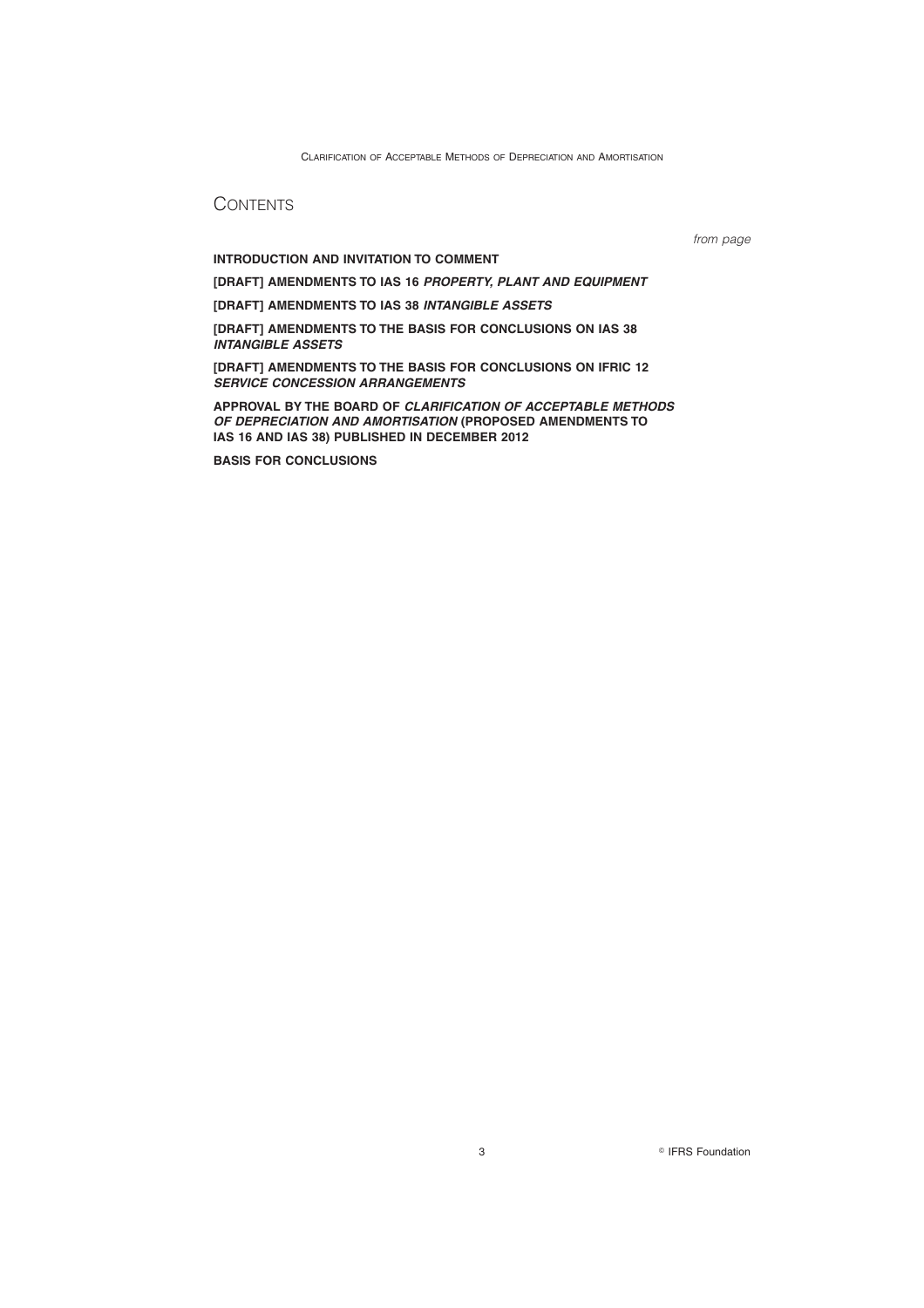#### **Introduction and invitation to comment**

#### **Introduction**

The International Accounting Standards Board (IASB) has published this Exposure Draft of the proposed amendments to IAS 16 *Property, Plant and Equipment* and IAS 38 *Intangible Assets*.

Paragraphs 60 of IAS 16 and 97 of IAS 38 establish 'consumption of economic benefits' as the principle for recognising depreciation or amortisation, whereby the depreciation or amortisation method used shall reflect the pattern in which the asset's future economic benefits are expected to be consumed by the entity.

Paragraphs 62 of IAS 16 and 98 of IAS 38 state that a variety of depreciation and/or amortisation methods can be used in applying that principle to allocate the depreciable/amortisable amount of an asset on a systematic basis over its useful life. An entity selects the method that most closely reflects the expected pattern of consumption of the expected future economic benefits embodied in the asset.

This amendment proposes to clarify that when applying the guidance in paragraph 62 of IAS 16 and paragraph 98 of IAS 38, a revenue-based method should not be used to calculate the charge for depreciation and/or amortisation, because that method reflects a pattern of economic benefits being generated from the asset, rather than the expected pattern of consumption of the future economic benefits embodied in the asset. The proposed amendment also provides some further guidance in the application of the diminishing balance method.

The IASB has also decided to make consistent the phrase 'units of production method' and has therefore amended those instances of phrases 'unit of production method'.

#### **Invitation to comment**

The IASB invites comments on the proposals in this Exposure Draft, particularly on the questions set out below. Comments are most helpful if they:

- (a) comment on the questions as stated;
- (b) indicate the specific paragraph or group of paragraphs to which they relate;
- (c) contain a clear rationale; and
- (d) include any alternative that the IASB should consider, if applicable.

The IASB is not requesting comments on matters in IAS 16 or in IAS 38 that are not addressed in this Exposure Draft.

Comments should be submitted in writing so as to be received no later than **2 April 2013**.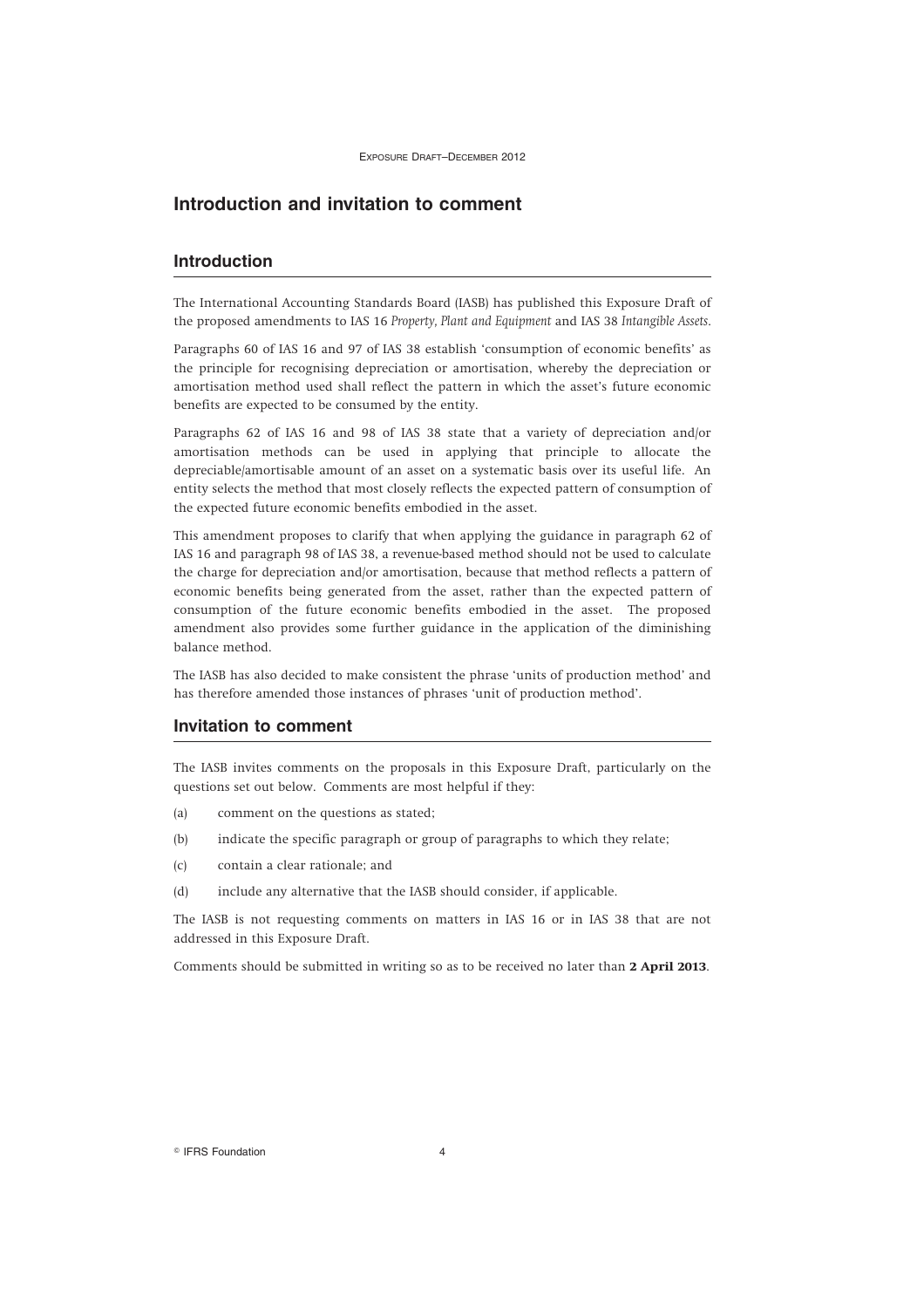#### **Questions for respondents**

#### **Question 1**

The IASB proposes to amend IAS 16 *Property, Plant and Equipment* and IAS 38 *Intangible Assets* to prohibit a depreciation or amortisation method that uses revenue generated from an activity that includes the use of an asset. This is because it reflects a pattern of future economic benefits being generated from the asset, rather than reflecting the expected pattern of consumption of the future economic benefits embodied in the asset. Do you agree? Why or why not?

#### **Question 2**

Do you have any other comments on the proposals?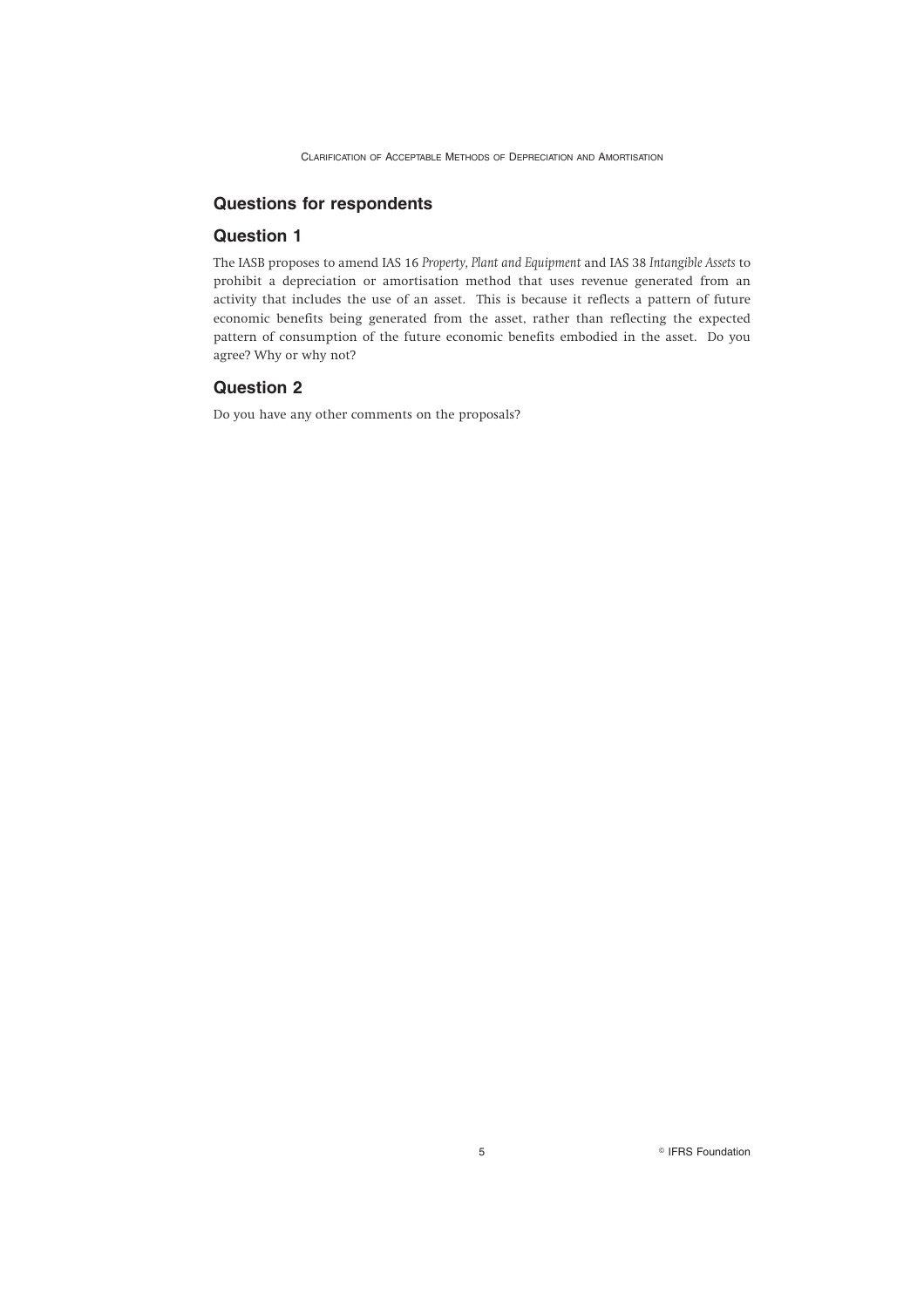EXPOSURE DRAFT–DECEMBER 2012

#### **[Draft] Amendments to IAS 16** *Property, Plant and Equipment*

Paragraphs 62A–62B and 81G are added. Paragraph 62 is not proposed for amendment but is included here for ease of reference. New text is underlined.

#### **Depreciation method**

- 62 A variety of depreciation methods can be used to allocate the depreciable amount of an asset on a systematic basis over its useful life. These methods include the straight-line method, the diminishing balance method and the units of production method. The straight-line method results in a constant charge over the useful life if the asset's residual value does not change. The diminishing balance method results in a decreasing charge over the useful life. The units of production method results in a charge based on the expected use or output. The entity selects the method that most closely reflects the expected pattern of consumption of the future economic benefits embodied in the asset. That method is applied consistently from period to period unless there is a change in the expected pattern of consumption of those future economic benefits.
- 62A A method that uses revenue generated from an activity that includes the use of an asset is not an appropriate depreciation method for that asset, because it reflects a pattern of the future economic benefits being generated from the asset, rather than a pattern of consumption of the future economic benefits embodied in the asset. Paragraph 60 establishes consumption of the benefits that were inherent in the asset when it was acquired as the principle for depreciation.
- 62B When applying the diminishing balance method, information about technical or commercial obsolescence of the product or service output is relevant for estimating both the pattern of consumption of future economic benefits and the useful life of the asset. An expected future reduction in unit selling price of the product or service output of the asset could be an indication of the diminution of the future economic benefits of the asset as a result of technical or commercial obsolescence.

#### **Effective date and transition**

81G *Clarification of Acceptable Methods of Depreciation and Amortisation* (Amendments to IAS 16 and IAS 38), issued in [date], added paragraphs 62A and 62B. An entity shall apply those paragraphs for annual periods beginning on or after [date] retrospectively in accordance with IAS 8 *Accounting Policies, Changes in Accounting Estimates and Errors*. Earlier application is permitted.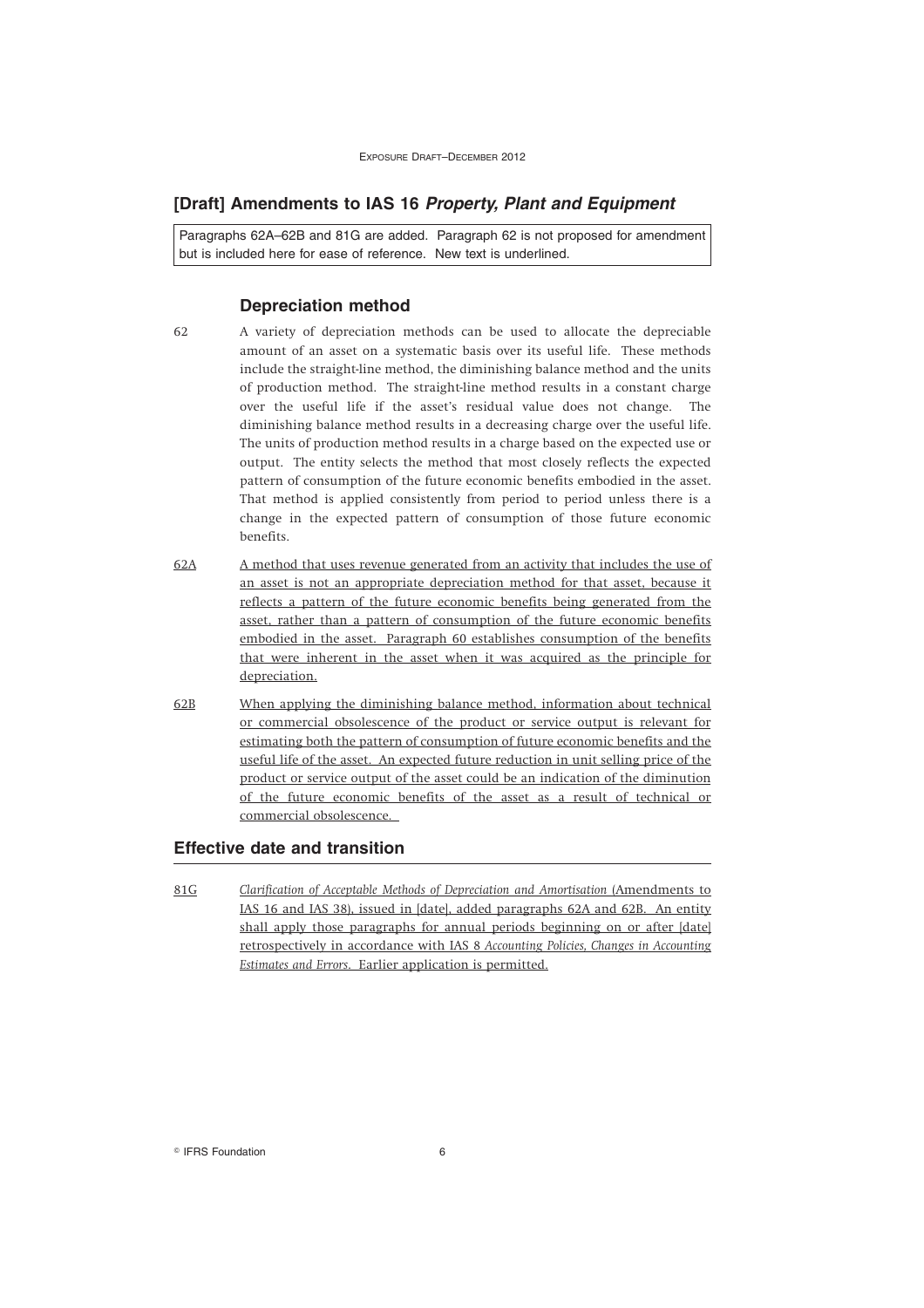#### **[Draft] Amendments to IAS 38** *Intangible Assets*

In paragraph 98, the phrase 'unit of production method' has been amended to 'units of production method'. Paragraphs 98A–98B and 130G are added. New text is underlined.

#### **Amortisation period and amortisation method**

- 98 A variety of depreciation methods can be used to allocate the depreciable amount of an asset on a systematic basis over its useful life. These methods include the straight-line method, the diminishing balance method and the units of production method. The method used is selected on the basis of the expected pattern of consumption of the expected future economic benefits embodied in the asset and is applied consistently from period to period, unless there is a change in the expected pattern of consumption of those future economic benefits.
- 98A A method that uses revenue generated from an activity that includes the use of an intangible asset is not an appropriate amortisation method for that intangible asset, because it reflects a pattern of economic benefits being generated from the intangible asset, rather than a pattern of consumption of the future economic benefits embodied in the intangible asset. Paragraph 97 establishes consumption of the benefits that were inherent in the asset when it was acquired as the principle for amortisation.
- 98B When applying the diminishing balance method, information about technical or commercial obsolescence of the product or service output is relevant for estimating the pattern of consumption of future economic benefits of the asset and the useful life of the asset. A future expected reduction in unit selling price of the product or service output of the asset could be an indication of the diminution of the future economic benefits of the intangible asset as a result of technical or commercial obsolescence.

#### **Effective date and transition**

130G *Clarification of Acceptable Methods of Depreciation and Amortisation* (Amendments to IAS 16 and IAS 38), issued in [date], amended paragraph 98 and added paragraphs 98A–98B. An entity shall apply those paragraphs for annual periods beginning on or after [date] retrospectively in accordance with IAS 8 *Accounting Policies, Changes in Accounting Estimates and Errors*. Earlier application is permitted.

7 **IFRS** Foundation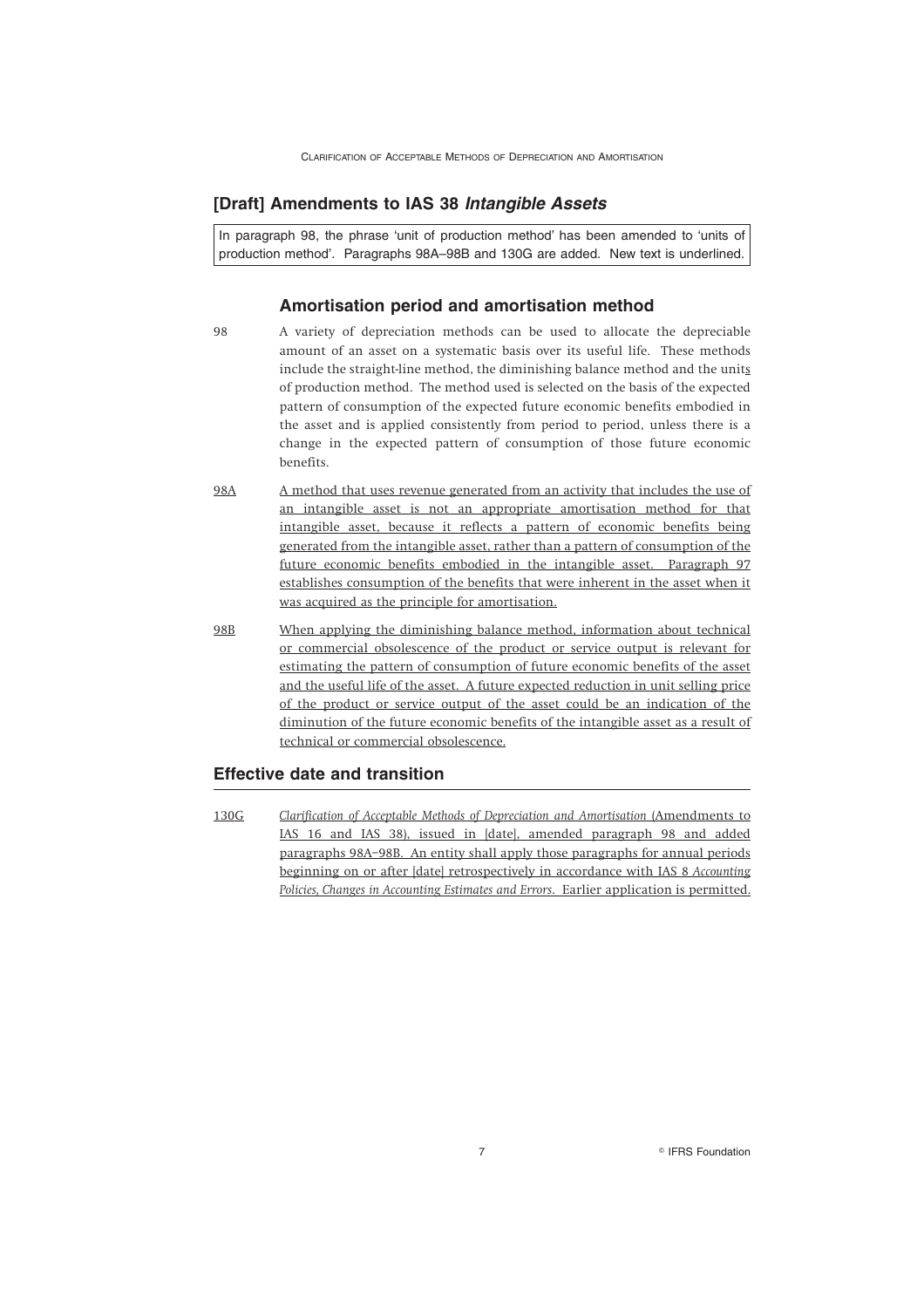#### **[Draft] Amendments to the Basis for Conclusions on IAS 38** *Intangible Assets*

In paragraph BC72A, the phrase 'unit of production method' has been amended to 'units of production method'. New text is underlined.

BC72A The last sentence of paragraph 98 previously stated, 'There is rarely, if ever, persuasive evidence to support an amortisation method for intangible assets with finite useful lives that results in a lower amount of accumulated amortisation than under the straight-line method.' In practice, this wording was perceived as preventing an entity from using the units of production method to amortise assets if it resulted in a lower amount of accumulated amortisation than the straight-line method. However, using the straight-line method could be inconsistent with the general requirement of paragraph 38 that the amortisation method should reflect the expected pattern of consumption of the expected future economic benefits embodied in an intangible asset. Consequently, the Board decided to delete the last sentence of paragraph 98.

<sup>©</sup> IFRS Foundation 8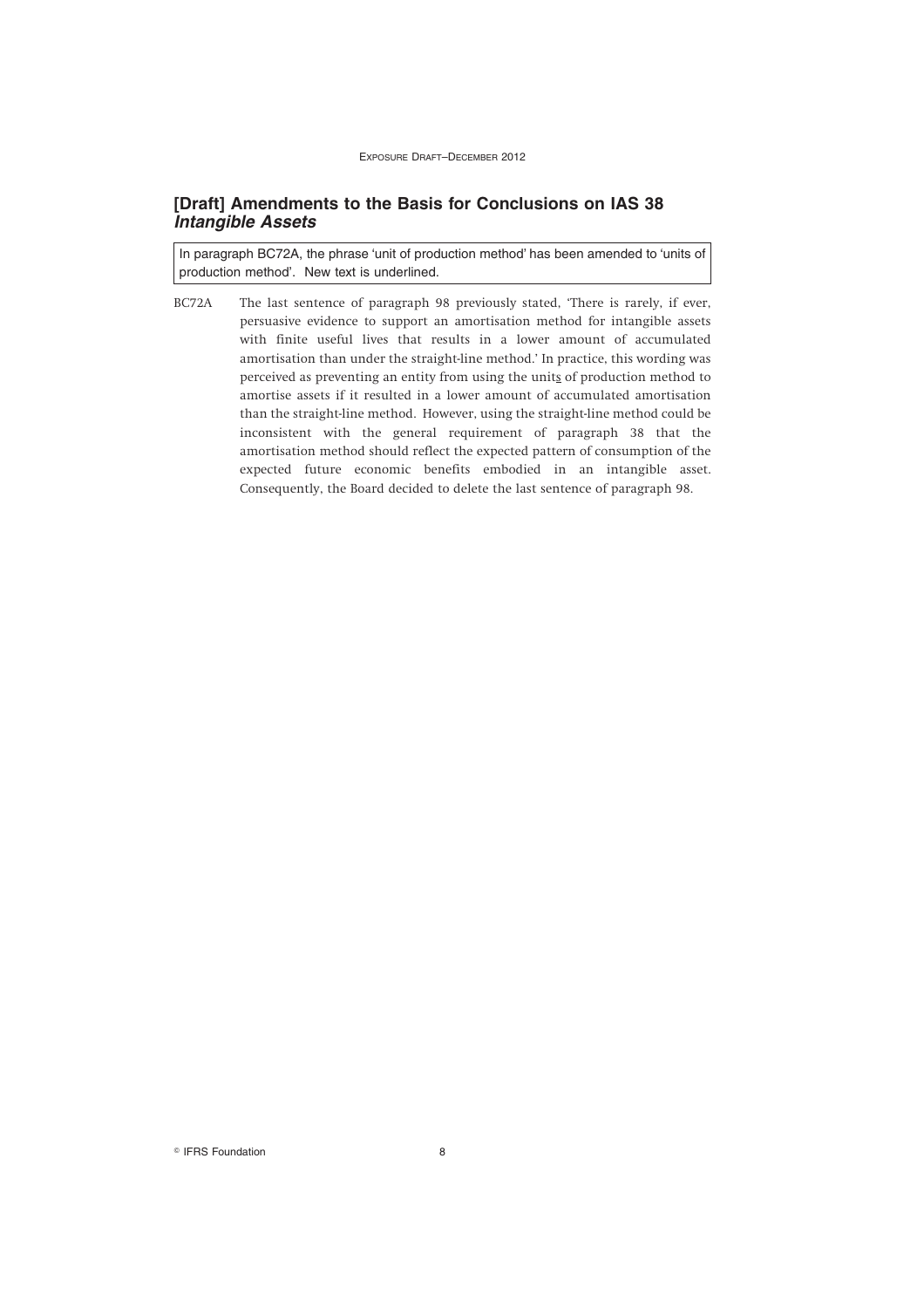#### **[Draft] Amendments to the Basis for Conclusions on IFRIC 12** *Service Concession Arrangements*

In paragraph BC64, the phrase 'unit of production method' has been amended to 'units of production method'. New text is underlined.

BC64 The IFRIC considered whether it would be appropriate for intangible assets under paragraph 26 to be amortised using an 'interest'method of amortisation, ie one that takes account of the time value of money in addition to the consumption of the intangible asset, treating the asset more like a monetary than a non-monetary asset. However, the IFRIC concluded that there was nothing unique about these intangible assets that would justify use of a method of depreciation different from that used for other intangible assets. The IFRIC noted that paragraph 98 of IAS 38 provides for a number of amortisation methods for intangible assets with finite useful lives. These methods include the straight-line method, the diminishing balance method and the units of production method. The method used is selected on the basis of the expected pattern of consumption of the expected future economic benefits embodied in the asset and is applied consistently from period to period, unless there is a change in the expected pattern of consumption of those future economic benefits.

9 IFRS Foundation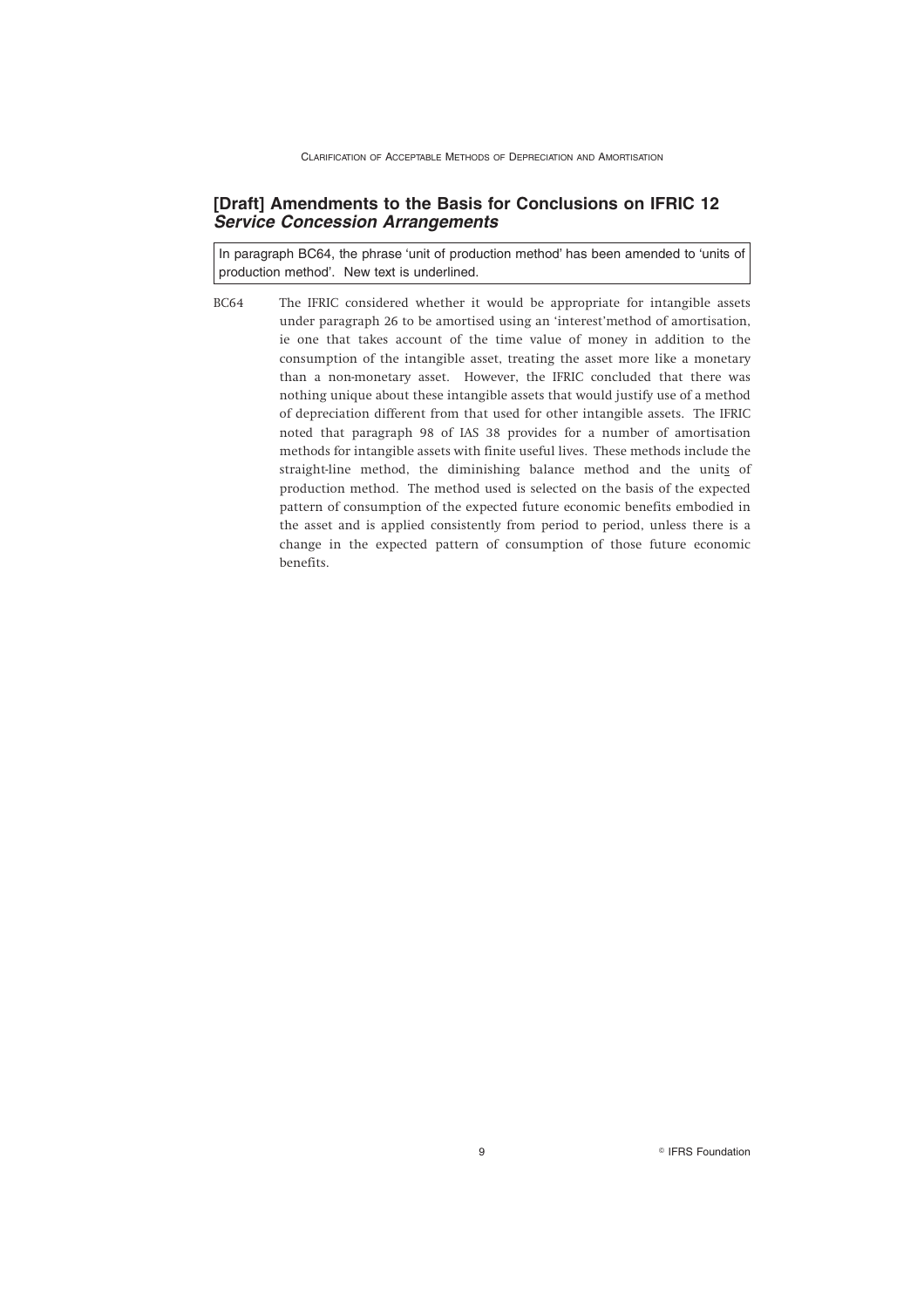EXPOSURE DRAFT–DECEMBER 2012

### **Approval by the Board of** *Clarification of Acceptable Methods of Depreciation and Amortisation* **(Proposed amendments to IAS 16 and IAS 38) published in December 2012**

The Exposure Draft *Clarification of Acceptable Methods of Depreciation and Amortisation* was approved for publication by the fifteen members of the International Accounting Standards Board.

Hans Hoogervorst Chairman Ian Mackintosh Vice-Chairman Stephen Cooper Philippe Danjou Martin Edelmann Jan Engström Patrick Finnegan Amaro Luiz de Oliveira Gomes Prabhakar Kalavacherla Patricia McConnell Takatsugu Ochi Paul Pacter Darrel Scott Chungwoo Suh Wei-Guo Zhang

<sup>©</sup> IFRS Foundation 10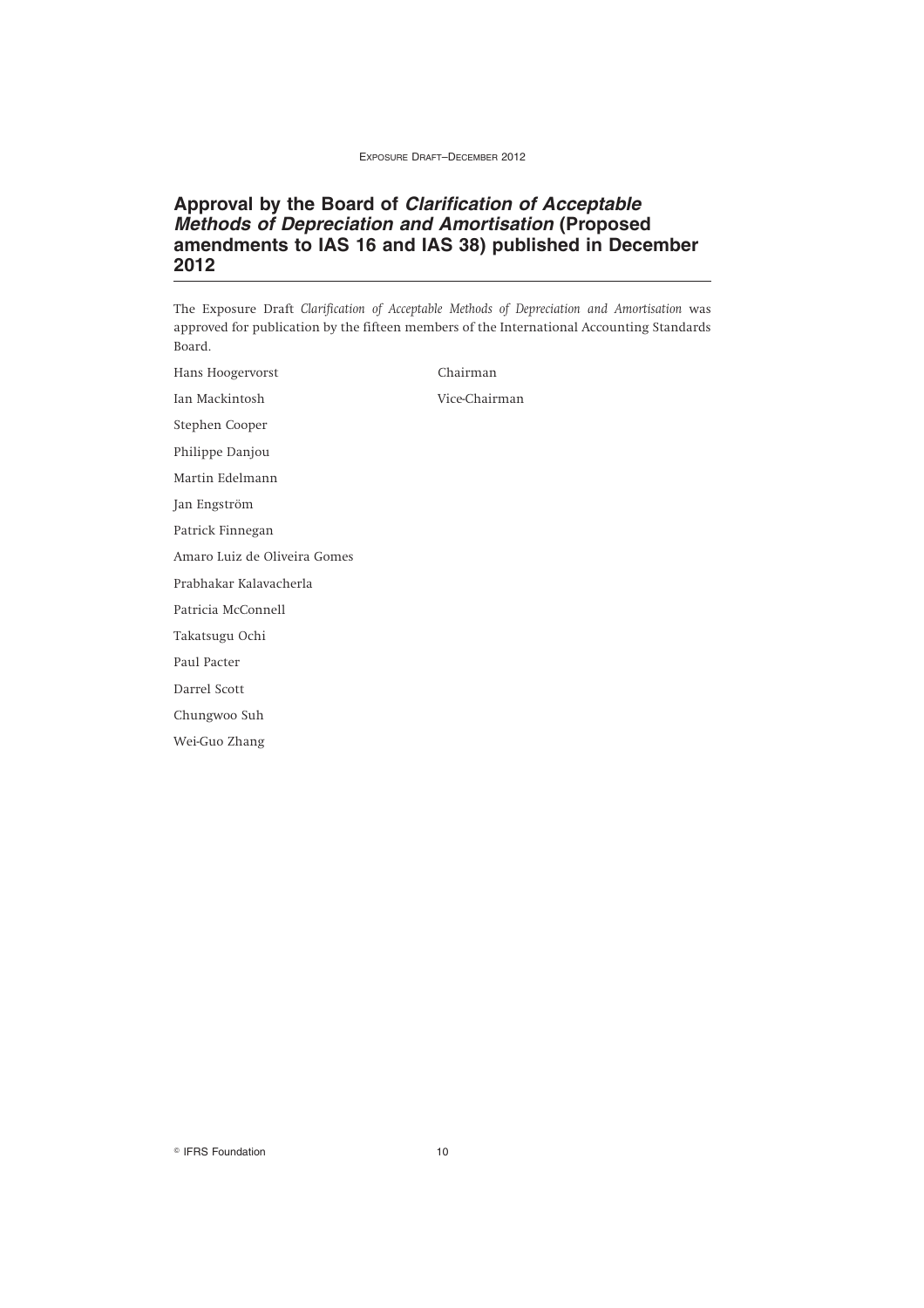#### **Basis for Conclusions**

*This Basis for Conclusions accompanies, but is not part of, the proposed amendments.*

#### **Depreciation and amortisation method**

- BC1 The IASB discussed whether it would be appropriate for plant and equipment to be depreciated and for intangible assets to be amortised using a revenue-based depreciation or amortisation method. A revenue-based depreciation or amortisation method is one that is derived from an interaction between units (ie quantity) and price, and that takes into account the expected future changes in price as the depreciation basis to allocate the amount of an asset that is to be depreciated or amortised. Paragraph 60 of IAS 16 and paragraph 97 of IAS 38 states that the depreciation or amortisation method used shall reflect the pattern in which the asset's future economic benefits are expected to be consumed by the entity.
- BC2 The IASB proposes that a revenue-based depreciation or amortisation method should not be applied because it reflects a pattern of economic benefits being generated from operating the business (of which the asset is part) rather than the economic benefits being consumed through the use of the asset. The future economic benefits embodied in an asset are consumed by an entity principally through its use as described in paragraph 56 of IAS 16. The use of an asset can be assessed by reference to the asset's expected capacity or physical output as described in paragraph 56(a) of IAS 16. Other factors are mentioned in paragraph 56(b)–(d) of IAS 16 to assist in the determination of a pattern of consumption of an asset.
- BC3 During its deliberations, the IASB considered the question of whether there could be limited circumstances in which revenue could be used to reflect the pattern in which the future economic benefits of the asset are expected to be consumed. The IASB noted that the limited circumstance when revenue could be used is when the use of a revenue-based method gives the same result as the use of a units of production method.
- BC4 For example, some types of intellectual property assets (for example, acquired rights to broadcast a film) will initially incur a significant decline in value followed by a diminishing rate of decline (for example, when a film is initially shown and with each subsequent showing the value of the rights typically decrease quickly at first and then at a slower rate). The IASB noted that the use of a time-based straight-line amortisation method may not be appropriate in those cases because these rights have an inherent and fast initial pattern of decline in value.
- BC5 The IASB observed that in those cases a measure such as the number of viewers attracted could be used as a reasonable basis for the pattern in which the benefits for those rights are expected to be consumed. In rare cases such as this, advertising revenue could serve as an equivalent for viewer numbers to the extent that advertising revenue has a linear relationship with viewer numbers.
- BC6 The IASB also proposes to clarify that expected future reductions in the unit selling price of the product or service output of the asset could be an indicator of

11 **Constanting Construction Construction Construction**